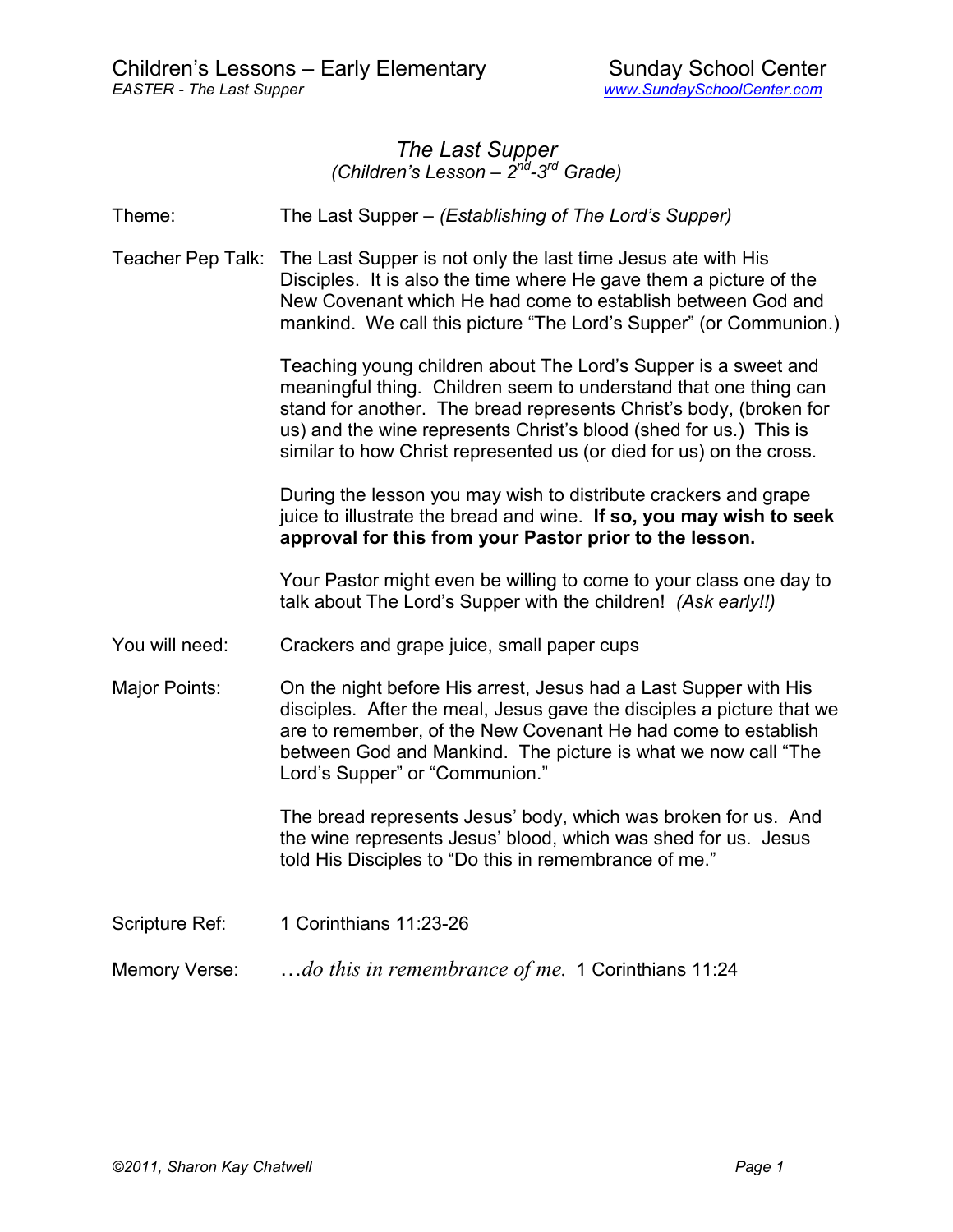#### LESSON: **The Last Supper**

- On the night before His arrest (and His Trial and Crucifixion that followed) Jesus had a Last Supper with His disciples.
- During that supper He gave us a picture of the New Covenant that He had come to establish between God and Mankind.
- The picture that He gave us is something we now call "The Lord's Supper" or "Communion."

# **The Lord's Supper**

- Read 1 Corinthians 11:23-25 *…The Lord Jesus, on the night he was betrayed, took bread, and when he had given thanks, he broke it and said, "This is my body, which is for you; do this in remembrance of me." In the same way, after supper he took the cup, saying, "This cup is the new covenant in my blood; do this, whenever you drink it, in remembrance of me."*
- The picture Jesus gave us is of what His death on the cross meant to us. Jesus established the New Covenant between God and Mankind, when He went to the cross on our behalf.

## **The Bread represents Jesus' Body**

- Read 1 Corinthians 11:23-24 again: *The Lord Jesus, on the night he was betrayed, took bread, and when he had given thanks, he broke it and said, "This is my body, which is for you; do this in remembrance of me."*
- The Bread was a picture given to us to help us remember that Jesus' body was given for us on the cross.
- Jesus once referred to Himself as "the Bread of Life" which had "come down out of heaven." John 6:51 *I am the living bread that came down from heaven. Whoever eats this bread will live forever. This bread is my flesh, which I will give for the life of the world."*
- [Fun Fact: Bethlehem, the name of the town where Jesus was born, literally means "House of Bread."]

### **The Wine represents Jesus' Blood**

- Read 1 Corinthians 11:25 again: *In the same way, after supper he took the cup, saying, "This cup is the new covenant in my blood; do this, whenever you drink it, in remembrance of me."*
- The Wine was a picture given to us to help us remember that Jesus' blood was shed for us on the cross.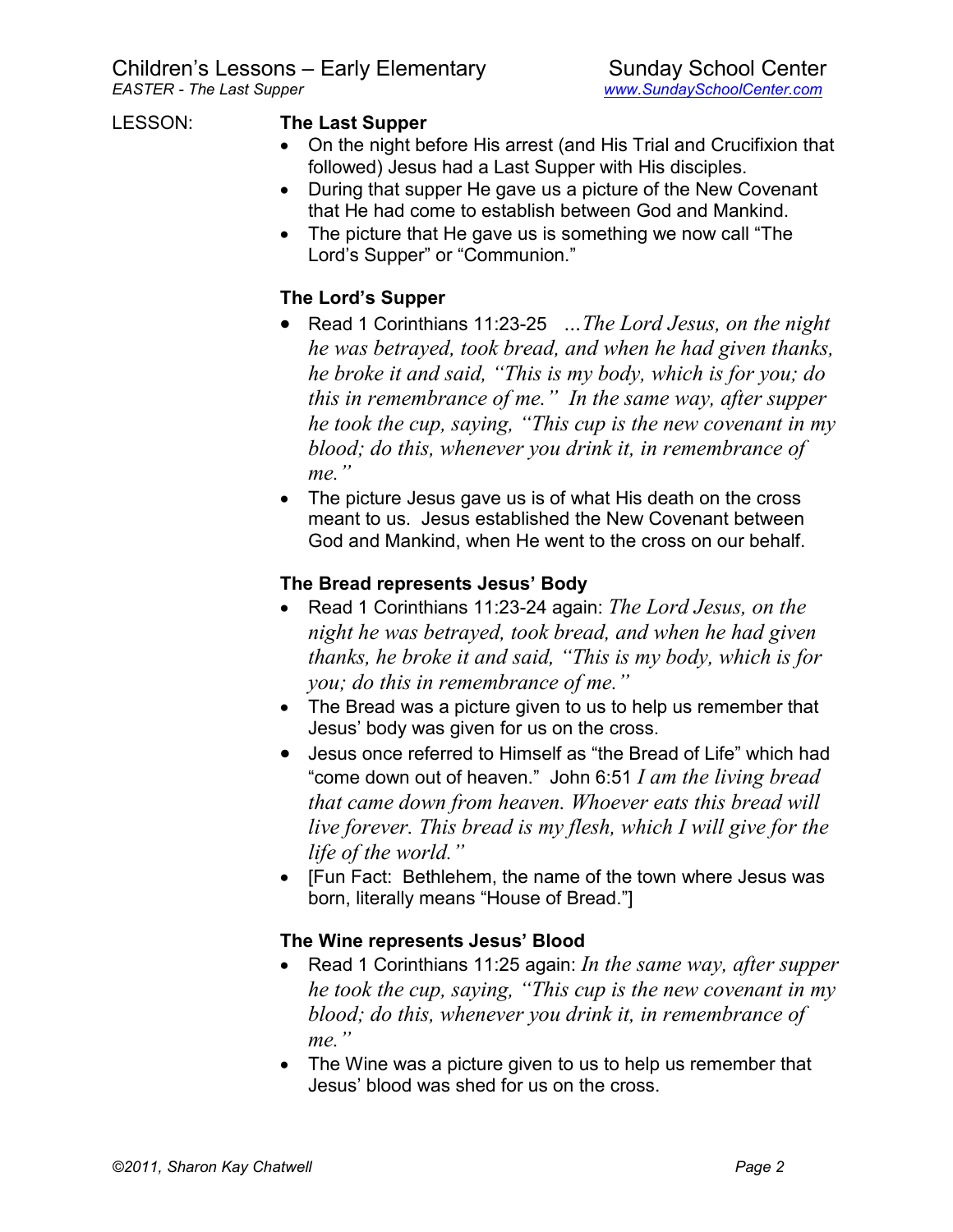- During His ministry on earth, Jesus referred to people drinking his blood to have life. John 6:53-56 *Jesus said to them, "Very truly I tell you, unless you eat the flesh of the Son of Man and drink his blood, you have no life in you. Whoever eats my flesh and drinks my blood has eternal life, and I will raise them up at the last day. For my flesh is real food and my blood is real drink. Whoever eats my flesh and drinks my blood remains in me, and I in them.*
- This was really repugnant to Jews of the time, as they were NEVER to drink human blood. Many of Jesus' followers left Him because of these statements. But later His Disciples realized that He was talking about this picture given at the Last Supper.
- [Another Fact: In ancient times a covenant had to be sealed with a blood sacrifice. The one that God made with Abraham was. (Reference: Genesis 15)]
- When Jesus died on the cross His blood was offered in sacrifice for us and it created a New Covenant with God so that whoever would believe on Jesus would be saved!

### **We are to observe the Lord's Supper until He comes back.**

- When Jesus finished His work on the cross, and was buried, He came back to life on the third day (The Resurrection.)
- Those of us who believe in Jesus are to remember what He did for us to save us!
- The Bible tells us that we are to observe the Lord's Supper (or Communion) to "proclaim the Lord's (Jesus') death until he comes. 1 Corinthians 11:26 says: *For whenever you eat this bread and drink this cup, you proclaim the Lord's death until he comes.*
- That means that by observing The Lord's Supper we are saying that we believe that what Jesus did on the cross for us makes a difference. It makes us right with God!
- One day Jesus will come back, and then we will always be with Him forever.

Let's pray and thank God for sending Jesus and that He gave us a picture to help us remember what He has done for us.

PRAYER: Dear God, Thank you for sending Your Son, Jesus, to be our Savior. Thank you that He died on the cross for us. Thank you for giving us the picture of the Lord's Supper to help us remember all that Jesus has done for us. Amen.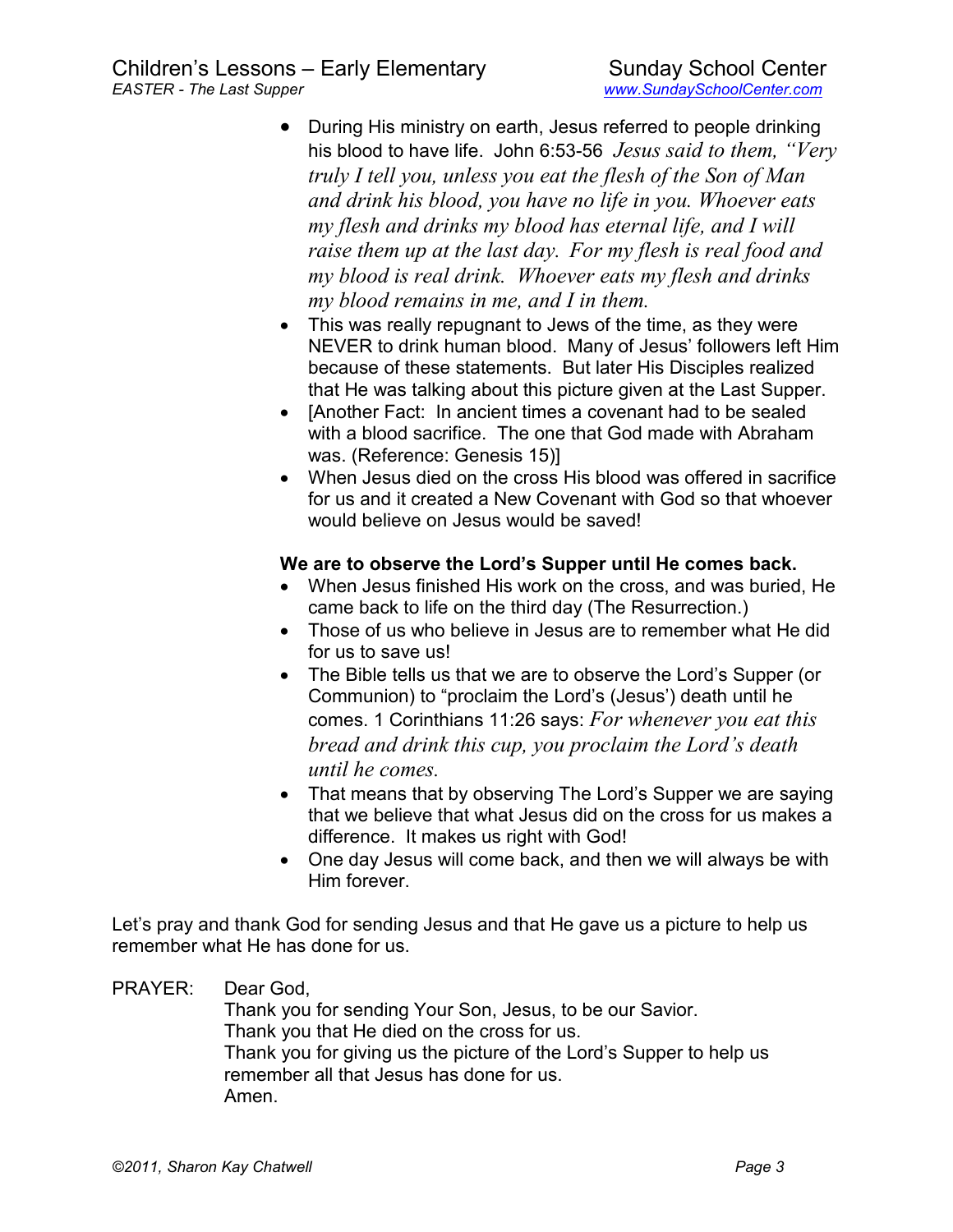Suggested Activities:

#### **Bible Verse Look-Up and Fill in the Blank**

Distribute Bibles and teach the students how to look up the Scripture Reference for this lesson. (1 Corinthians 11:23-26.) Read the passage aloud.

Using the attached Activity Sheet, have the children fill in the blanks with the missing words from the verses. The NIV translation is used. If NIV Bibles are available, have the children look up the verses and fill in the blanks by looking at the verses in the Bible. If NIV Bibles are not available, then write the verses on the board and let the children fill in the blanks while looking at the verses on the board.

Allow the children to draw the Bread and the Cup on the bottom of their Activity page.

#### **Re-enact Last Supper/ Demonstrate Communion**

NOTE: If you plan to do this Activity, **please be sure to check with your Pastor first** to make sure that it is alright for you to do so. Your Pastor may prefer to come to your class personally, either during this class or at some point in the future, to speak to the children about what Communion is and how it is practiced in your church.

Also, be sure to check ahead of time for food allergies.

Bring grape juice, crackers, cups and napkins to class: enough for each child to partake.

Have the children sit together as if at a large, low table. (Ideas include putting a large sheet or folded-up table on the floor and having them sit around it, or pulling chairs around in a circle so that the children may all sit together.)

Distribute sips of grape juice in small cups for each child. Distribute a cracker to each child. Discuss in your own words what happened on the night of the Last Supper. Tell the children how Jesus took the bread, broke it and said *"This is my body, which is for you; do this in remembrance of me."* Then tell the children how Jesus took the cup and said *"This cup is the new covenant in my blood; do this, whenever you drink it, in remembrance of me."* Explain how Communion is the celebration of The Lord's Supper, just as Jesus told His disciples to do. We are to remember Jesus when we celebrate Communion. Then, allow the children to have their crackers and juice.

### **Learn the Memory Verse**

Help the children practice and learn their memory verse for the day. 1 Corinthians 11:24 …*do this in remembrance of me.*

Word Scramble: Write out the verse on 3x5 cards: "do this" "in remembrance" "of me" First, scramble up the cards and have the children sort them out and say the verse. Next, have the children stand holding the cards and put themselves in the correct order. Lastly, have the children say the verse as a group and individually. Give awards!